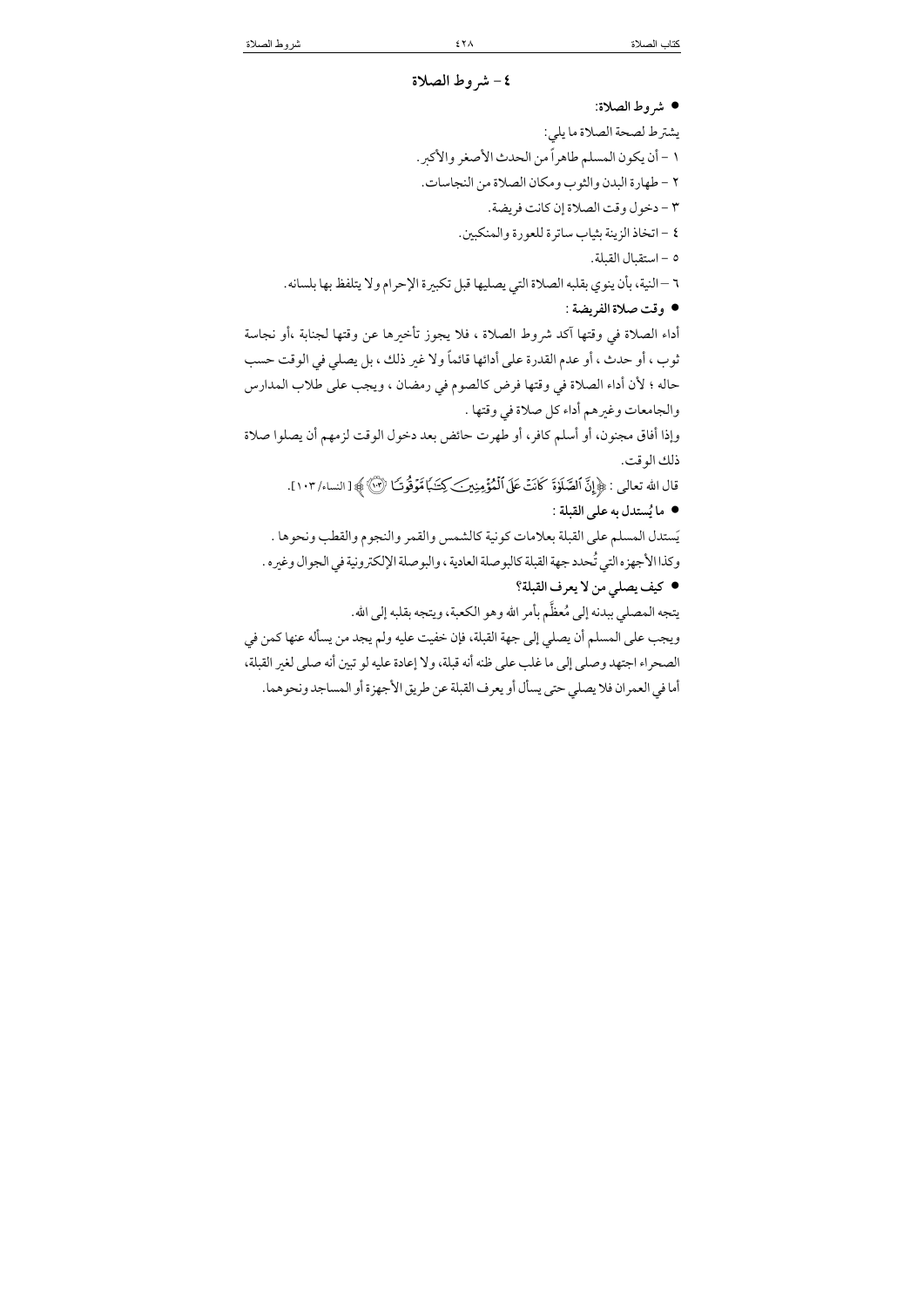قال الله تعالى: ﴿وَمِنْ حَيْثُ حَرَجْتَ فَوَلِّي وَجْهَكَ شَطَرَ ٱلْمَسْجِدِ ٱلْحَرَامِ ۚ وَحَيْثُ مَا كُنتُمْ فَولُواْ وُجُوهَكُمْ شَطَرَهُۥ ﴾ [البقرة/ ١٥٠]. ● صفة اللباس في الصلاة: ١ – يسن للمسلم أن يصلى في ثوب جميل نظيف، فالله أحق من تزيَّن له، وموضع الإزار إلى أنصاف الساقين والعضلة، فإنْ أبيت فمن وراء الساق، ولا حق للكعبين في الإزار. ويحرم الإسبال في الثياب وغيرها داخل الصلاة وخارجها. ٢- يلبس المسلم من الملابس ما شاء، ولا يحرم عليه من اللباس إلا ما كان محرماً لعينه كالحرير للرجال، أو فيه صور ذوات الأرواح فيحرم على الذكور والإناث، أو كان محرماً لوصفه كصلاة الرجل في ثوب المرأة، أو ثوب فيه إسبال، أو كان محرماً لكسبه كالثوب المغصوب، أو المسروق ونحو ذلك مما فيه فتنة أو شهرة . ٣- الأفضل أن يصلى المسلم في الثوب ، أو الإزار والرداء ، وتجوز الصلاة في البنطال لمن ابتلي بلبسه إذا كان واسعاً لا يصف العورة ولا يُحجِّمها . قال الله تعالى: ﴿ يَبَنِيٓ ءَادَمَ خُذُوا۟ زِينَتَكُمُ عِندَكُلِّ مَسۡجِلٍ وَكُفُوا۟ وَاشۡرَبُوا۟ وَلَا شَرۡوُآ إِنَّهُۥلَا يُحِبُّ أَلْمُسْرِفِينَ (٣) ﴾ [الأعراف/ ٣١]. • حد عورة الرجل والمرأة: عورة الرجل من السُّرة إلى الركبة، والمرأة كلها عورة أمام الأجانب، أما في الصلاة فكلها عورة إلا وجهها وكفيها وقدميها، فإن كانت بحضرة رجال أجانب سترت جميع بدنها. ● حكم تغيير النية أثناء الصلاة: ١ – كل عمل لا بُدِّ له من نية، ولا يجوز تغيير النية أثناء الصلاة من معين لمعين كتغيير نية العصر إلى الظهر، ولا يجوز أيضاً من مطلق لمعين كمن يصلي نافلة ثم ينوي بها الفجر، وتجوز من معين لمطلق كمن يصلى فريضة منفرداً ثم يحوّلها لنافلة لحضور جماعة مثلاً. ٢- يجوز للمصلى أن يغير نيته وهو في الصلاة من مأموم أو منفرد إلى إمام، أو من مأموم إلى منفرد، أو من نية فرض إلى نفل لا العكس. ٣- إذا قطع المصلى النية أثناء الصلاة بطلت صلاته ، ووجب عليه الابتداء من أولها.